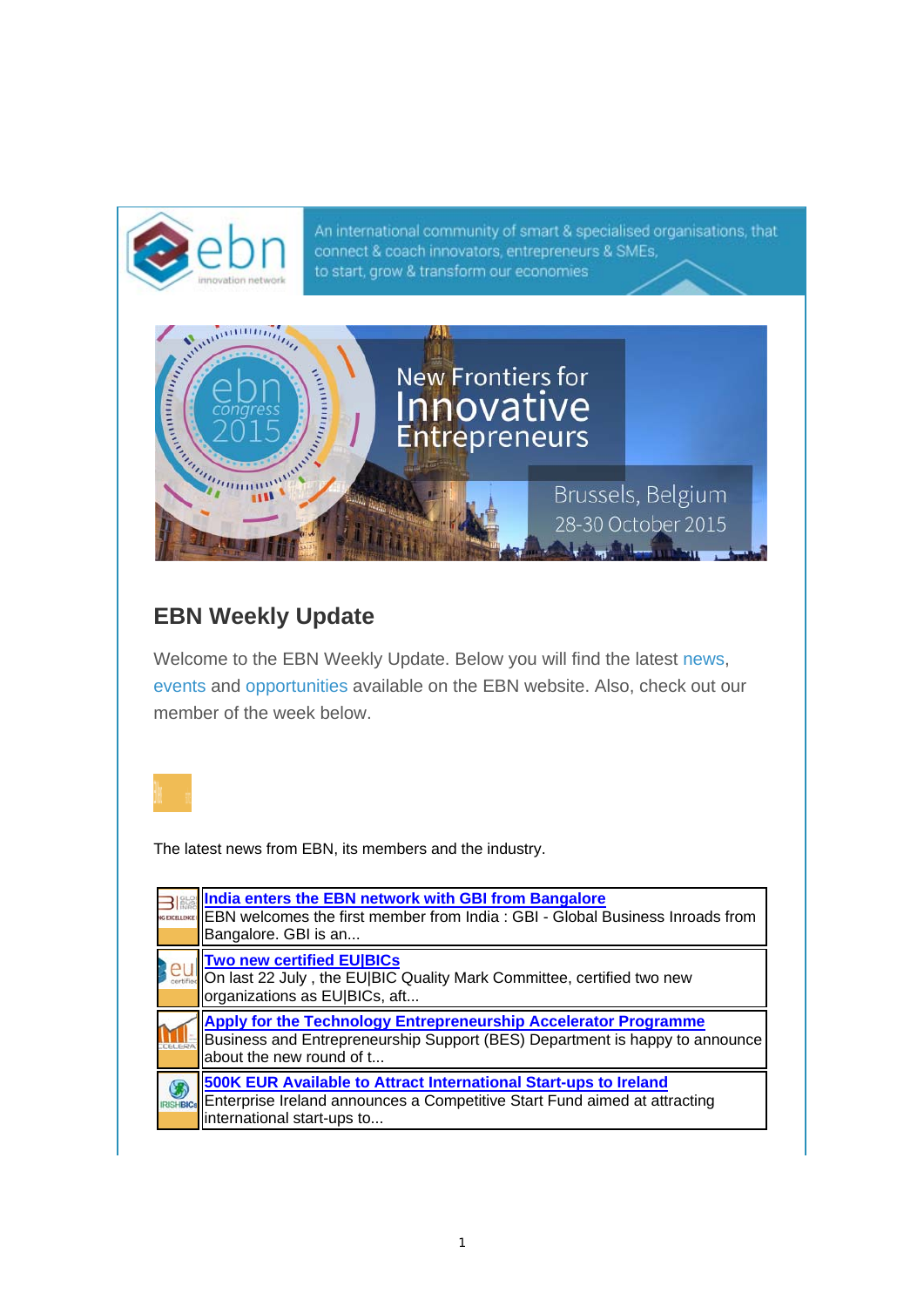| ٠ |  |  |  |
|---|--|--|--|

The latest news from EBN Projects. No new in the last week.



Upcoming events run by EBN, members, projects or other industry organisations.

| <b>ASEAN-EU Business Summit 2015</b><br>On 23 August 2015, the EU-ABC together with the EU-Malaysia Chamber of<br>Commerce & Industry (EUMC<br>Kuala Lumpur, Malaysia - 23 Aug - 23 Aug                                                                  |
|----------------------------------------------------------------------------------------------------------------------------------------------------------------------------------------------------------------------------------------------------------|
| EU Professionals in the Malaysian Construction Industry: Engineering,<br><b>Architectural and Quantity Sur</b><br>Under the Program "Support for European Businesses in Southeast Asia<br>Markets", which is<br>Kuala Lumpur, Malaysia - 09 Sep - 11 Sep |
| <b>CultureTECH Festival</b><br>Derry, United Kingdom - 11 Sep - 20 Sep                                                                                                                                                                                   |
| <b>SmartAgriFood Start Ups - Pltch and Demo Days</b><br>The 50 SME's selected by SmartAgriFood for funding to develop a prototype<br>app or ser<br>The Hague, Netherlands - 16 Sep - 17 Sep                                                              |
| <b>EU BIC Essentials Training</b><br>The EU BIC Essentials Training is aimed at new staff members of existing<br>EU BICs and to th<br>Brussels, Belgium - 16 Sep - 17 Sep                                                                                |
| <b>IASP World Conference 2015</b><br>Zhongguancun Science Park will host the 32nd IASP Annual World Conference<br>on Science Parks and<br>Beijinhg, China - 22 Sep - 25 Sep                                                                              |

## **Opportunities for the EBN Community**

The following opportunities are available to the whole EBN community.

| <b>Project</b>                                             | <b>Eligible</b>  | Submit by  |
|------------------------------------------------------------|------------------|------------|
| Join Suppliers Platform for leading<br>aerospace companies | Start-up or SME  | 31-07-2015 |
| Raise the voice of women web<br><b>entrepreneurs</b>       | Members' clients | 15-08-2015 |

If you have news or events your would like to promote, please contact us.